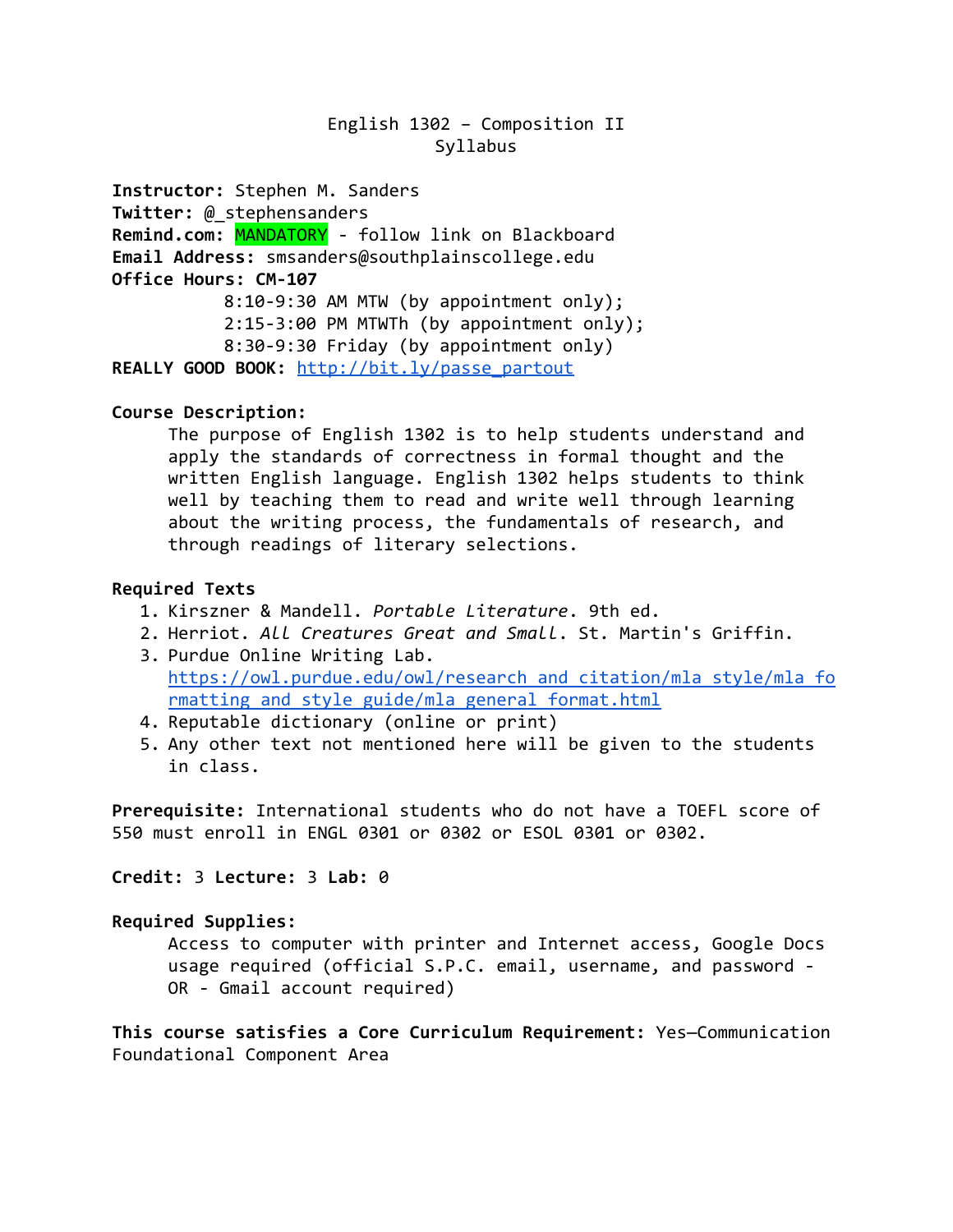**Core Objectives addressed:**

- **Communications skills**—to include effective written, oral and visual communication
- **Critical thinking skills**—to include creative thinking, innovation, inquiry, and analysis, evaluation and synthesis of information
- **Teamwork**—to include the ability to consider different points of view and to work effectively with others to support a shared purpose or goal
- **Personal Responsibility**—to include the ability to connect choices, actions, and consequences to ethical decision-making.

# **Course Purpose:**

The purpose of English 1302 is to help students understand and apply the standards of correctness in formal thought and the written English language. English 1302 helps students to think well by teaching them to read and write well through learning about the writing process, the fundamentals of research, and through readings of literary selections.

# **Student Learning Outcomes (A):**

- 1. Use expository and argumentative writing skills.
- 2. Identify and analyze the major elements of literature.
- 3. Critically think about the study of literature and write papers utilizing critical thinking, such as summary, paraphrase, synthesis, and single-source assignments.
- 4. Use a library for research.
- 5. Research and write an accurately MLA documented paper.

## **Course Requirements (B):**

- 1. Be on time and regularly attend class (See "Attendance Policy")
- 2. Be responsible for the learning process, including preparation for class, such as reading and homework; participation in class discussions, including asking relevant questions; getting assignments and/or notes if absent; and accepting responsibility for not understanding an assignment or failing an assignment
- 3. Be responsible for having an appropriate attitude and using appropriate language in academic environments; not use condescending, inflammatory or profane rhetoric, whether verbally or in written form, in academic environments
- 4. Have respectful behavior toward instructor and classmates in order to contribute to the atmosphere necessary for learning
- 5. Be responsible for courteous actions to others, *especially by putting away cell phones* and other distractions while in class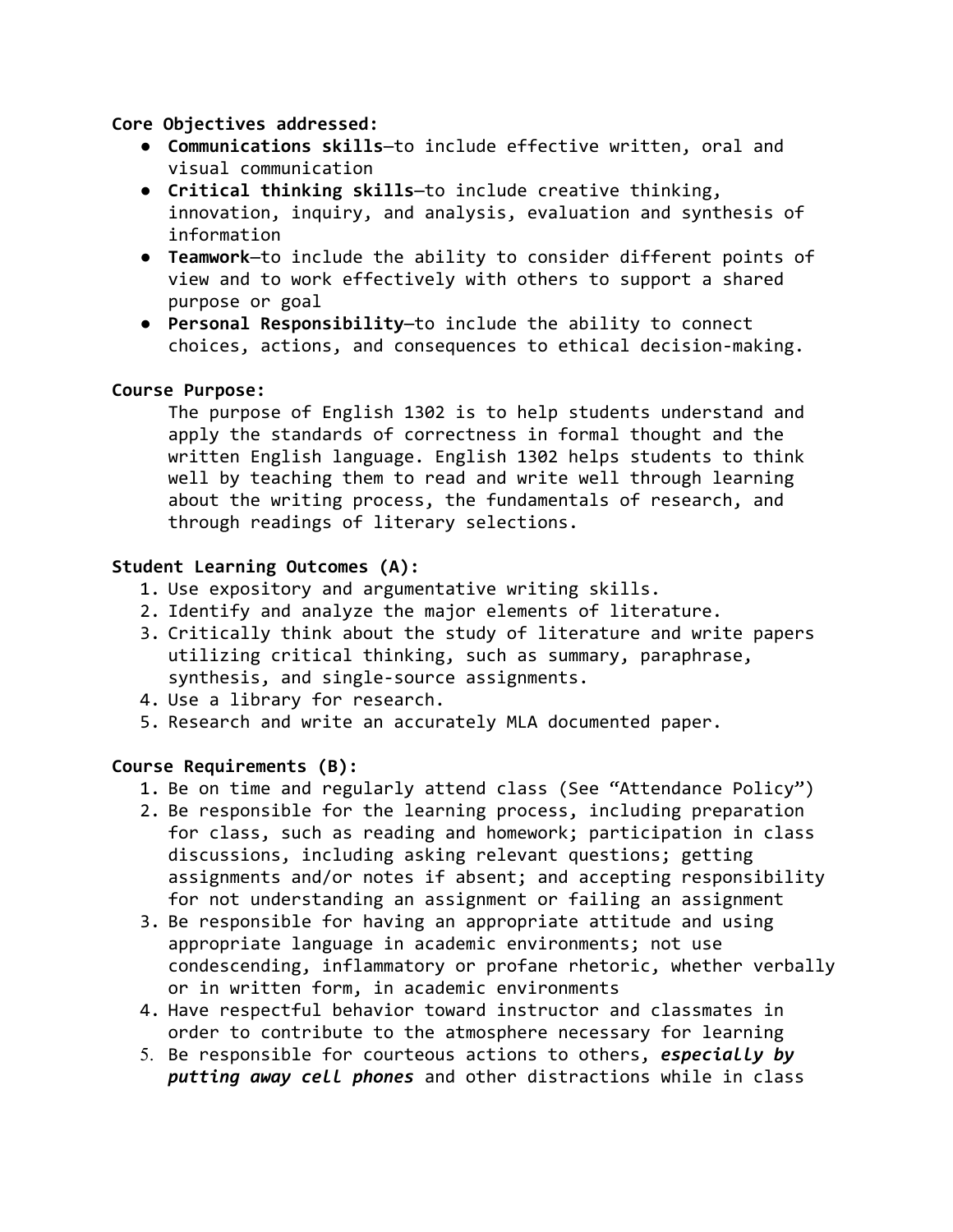- 6. Be responsible for writing down all grades and applying them to the grading scale used for the class, which is shown in the course's policy statement/syllabus
- 7. Submit all assignments in accordance with due dates, formats, and requirements
- 8. Avoid all forms of cheating and plagiarism on all assignments, including improper collaboration
- 9. Ask questions when something is unclear.

#### **Class Attendance Policy**

Students in English 1302 are expected to be on time. *If you are late to class, then you are considered absent* but will be allowed to stay in class and submit assignments due that day for full credit. If you are late to class and choose to stay, please enter quietly and take your seat.

If you pack up and leave before class is dismissed for the day, then you will be counted absent.

**After four (4) absences, you will be dropped from the class with a grade of "X" or "F" as determined by the instructor.**

Note: Official South Plains College-related absences will not count towards being dropped from the class, though one must submit to me official, signed documentation from S.P.C. for the absence on the day of your return.

*Any other absence* will count towards being dropped from the class.

It is the student's responsibility to verify administrative drops for excessive absences through MySPC using his or her student online account. If it is determined that a student is awarded financial aid for a class or classes in which the student never attended or participated, the financial aid award will be adjusted in accordance with the classes in which the student did attend/participate and the student will owe any balance resulting from the adjustment.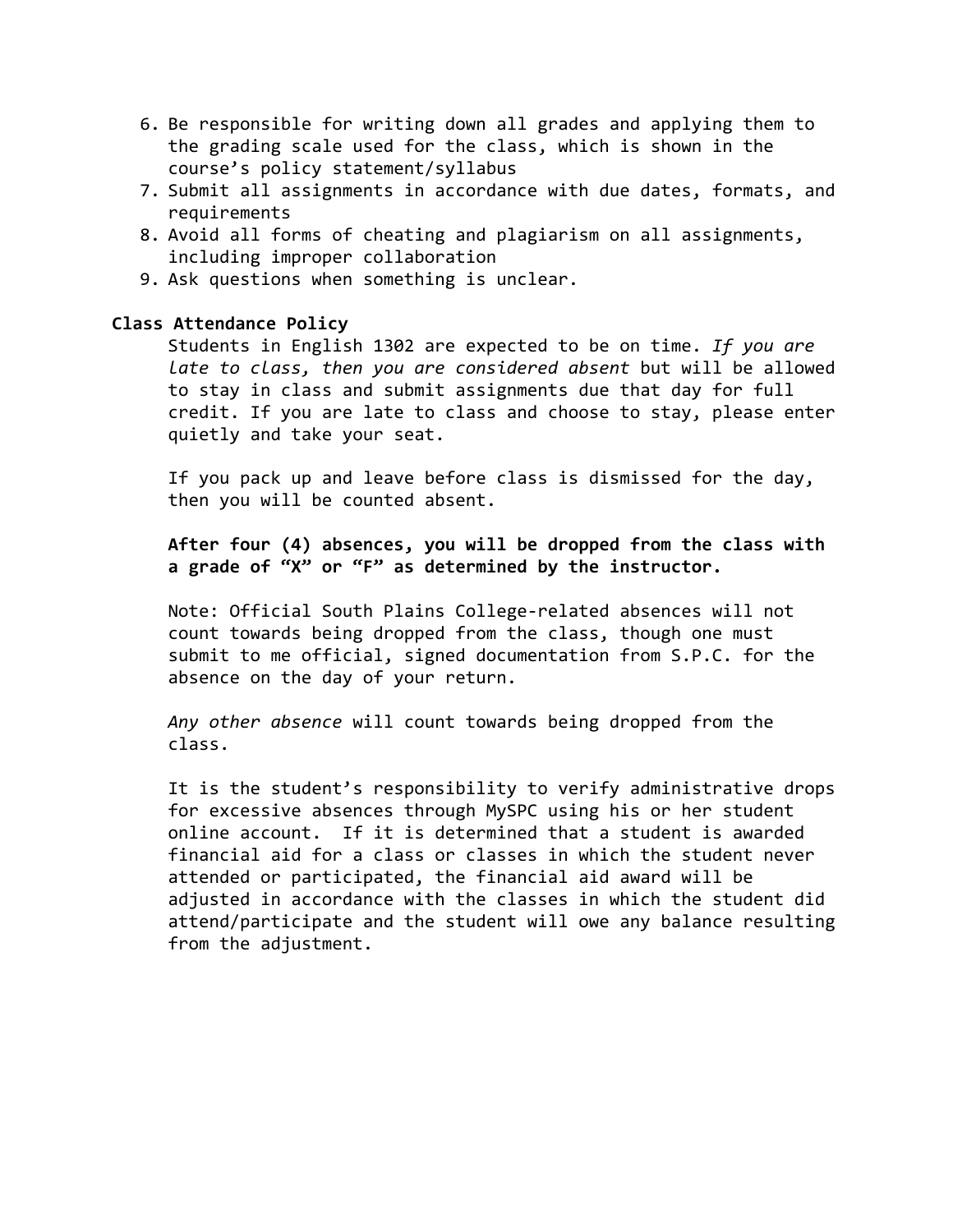## **Cell Phone Policy**

- Please turn your phone to silent/no-vibration while in class.
- Please do not answer your phone during lecture or discussion time.
- Please do not text during lecture or discussion time.
- All mobile devices are to be put away during quizzes and tests.
- *● If non-adherence to this policy becomes consistent and/or constant, you will be asked to leave the class and be assigned an absence for each infraction.*

*\*\*I realize emergency situations occur. Please let me know before class if you are expecting an important message or call, and exit the room in order to answer your device.*

## **Outcomes Inventory:**

A pre- and post-test **may** be used to determine the extent of improvement that the students have gained during the semester; the tests will be given at either the discretion of the instructor or departmentally assigned.

## **Methods of Evaluation**

- 1. Students will complete one 1200-1500 word research paper to be graded according to the requirements in this syllabus. Word counts are to be printed on the last page of each essay.
- 2. Students will complete various assignments to assess understanding of class readings and discussions (written assignments, quizzes, exams).

## **Composition Requirements**

- 1. All compositions must successfully use the conventions of standard grammar.
- 2. All compositions must be properly developed.
- 3. All compositions must be properly unified and coherent.
- 4. All compositions must properly utilize logic, facts, and argumentation to advance its thesis.

## **Composition Foci:**

- 1. Central Idea
- 2. Organization
- 3. Sentence Structure
- 4. Diction
- 5. Mechanics
- 6. Creativity/Originality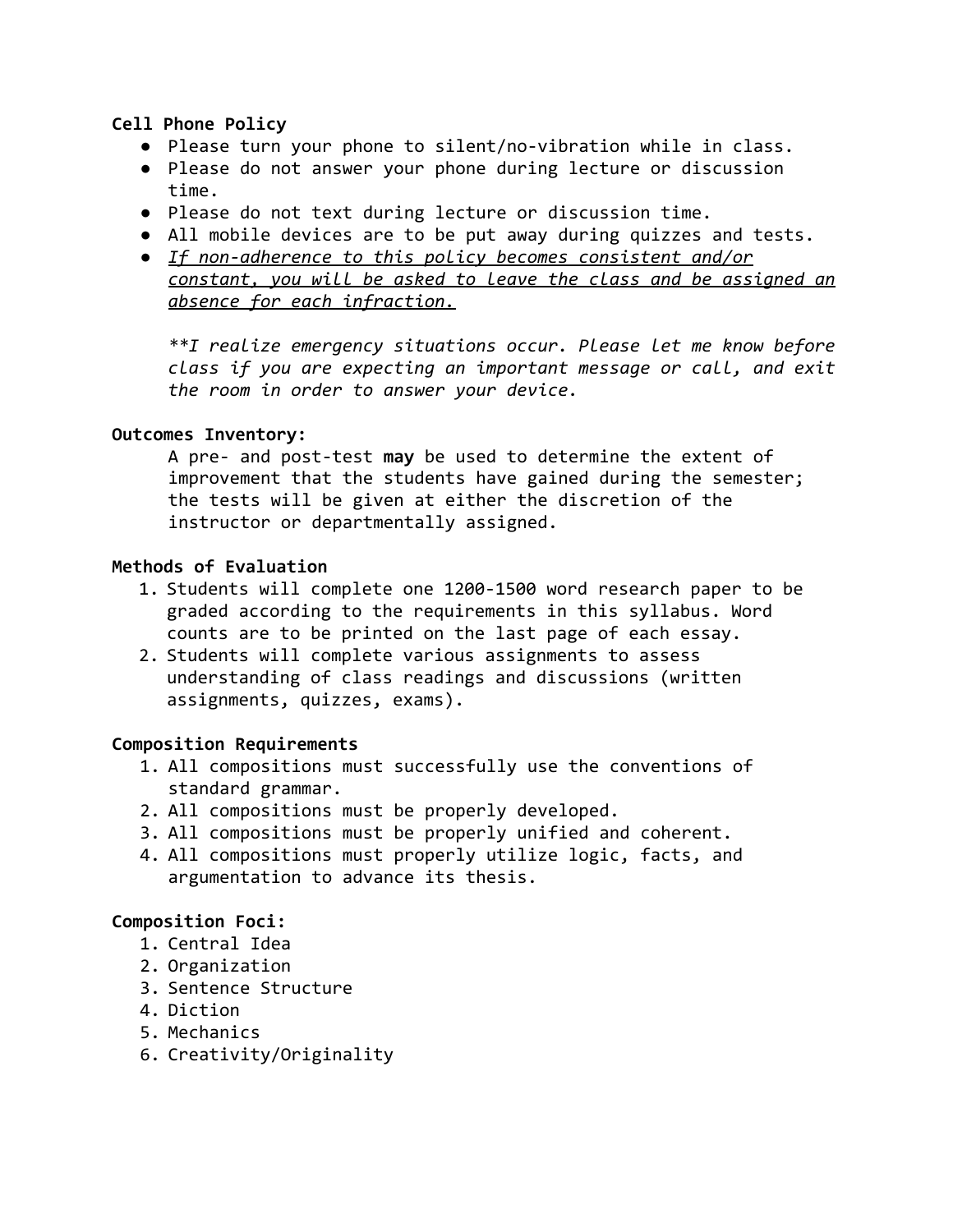#### **Grade:**

(30%): classwork, quizzes (60%): Exams (including final exam) (10%): Completed research paper

#### **Due Dates**

All assignments are due on the days listed on the syllabus calendar. *Late assignments (no matter the reason) will not be accepted.* If, for some odd reason, the calendar must be changed, then it will be noted in class.

*Research Paper*

All essays are due on the dates on the course calendar. No final draft of an essay will be accepted without its planning work and rough draft.

## *Quizzes*

Quizzes may be either *scheduled or unscheduled.* Please be prepared for them by paying attention, taking notes, participating in discussions, and successfully completing your assignments.

#### *Exams*

Exams are scheduled on the calendar and may either be objective or subjective.

## *EXCUSED LATE ASSIGNMENTS*:

- 1. **Doctor Visit** (Doctor note FOR THE DAY MISSED must be emailed to [smsanders@southplainscollege.edu](mailto:smsanders@southplainscollege.edu) ON that same day)
- 2. **Funeral** (funeral MUST be on day missed and a funeral bulletin/handout picture MUST be emailed to [smsanders@southplainscollege.edu](mailto:smsanders@southplainscollege.edu) on the day of the funeral)
- 3. **Official S.P.C. absence** (picture of note from dean and/or professor for absence must be emailed to [smsanders@southplainscollege.edu](mailto:smsanders@southplainscollege.edu) BEFORE you are absent)

## **Extra Credit (optional)**

● Submit a 30,000-50,000 word original novel by the last regular class day of the semester to have your lowest essay grade raised by 2 letter grades or to an "A," whichever is lower. The novel MUST be original (in other words, not plagiarized--I will check using Google and the various plagiarism tools available) and shared via Google Docs to sanders.spc@gmail.com as a Google Doc by 11:59 PM on the last regular class day of the semester to be valid.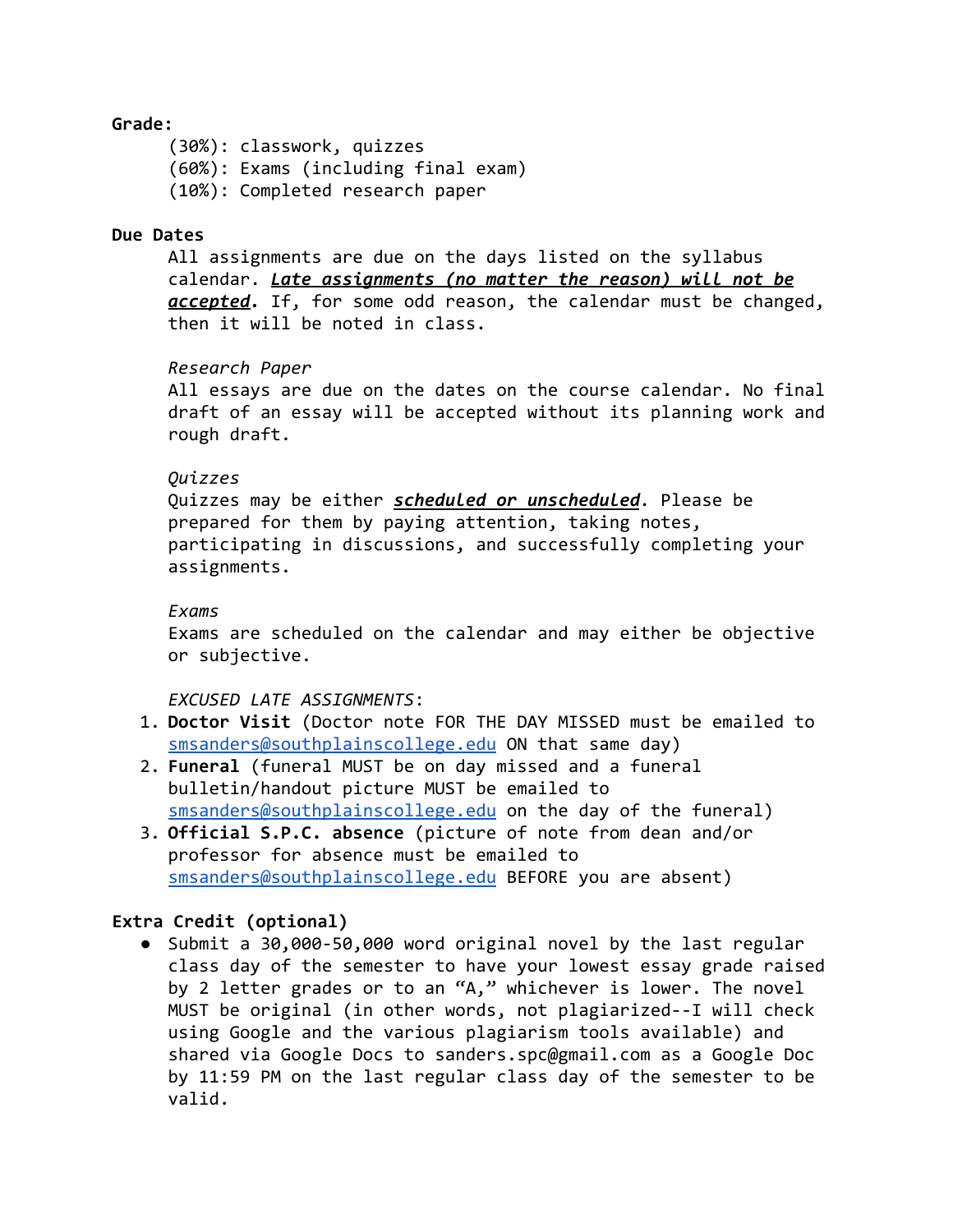● Watch the film *Helvetica* then write and email a 150 word essay (typed in the body of an email) and send to [smsanders@southplainscollege.edu](mailto:smsanders@southplainscollege.edu) by the last regular class day of the semester to have your lowest remaining quiz dropped.

#### **Grading Policy**

 $A = 90 - 100$  $B = 80 - 89$  $C = 70 - 79$  (credit is only given for a grade of " $C$ " or above.)  $D = 60 - 69$  $F = 59$  or below

#### **Students with Disabilities**

Students with disabilities, including but not limited to physical, psychiatric, or learning disabilities, who wish to request accommodations in this class should notify the Disability Services Office early in the semester so that the appropriate arrangements may be made. In accordance with federal law, a student requesting accommodations must provide acceptable documentation of his/her disability to the Disability Services Office. For more information, call or visit the Disability Services Office at Levelland (Student Health & Wellness Office) 806-716-2577, Reese Center (Building 8) 806-716-4675, or Plainview Center (Main Office) 806-716-4302 or 806-296-9611.

#### **Statement of Nondiscrimination**

It is the policy of this instructor not to discriminate on the basis of age, color, disability, ethnicity, gender identity, national origin, race, religion, or sexual orientation. This instructor will comply with federal, state, and professional equal opportunity regulations.

#### **Title IX Pregnancy Accommodations Statement**

If you are pregnant, or have given birth within six months, under Title IX you have a right to reasonable accommodations to help continue your education. To activate accommodations you must submit a Title IX pregnancy accommodations request, along with specific medical documentation, to the Director of Health and Wellness. Once approved, notification will be sent to the student and instructors. It is the student's responsibility to work with the instructor to arrange accommodations. Contact Crystal Gilster, Director of Health and Wellness at 806-716-2362, or email cgilster@southplainscollege.edu for assistance.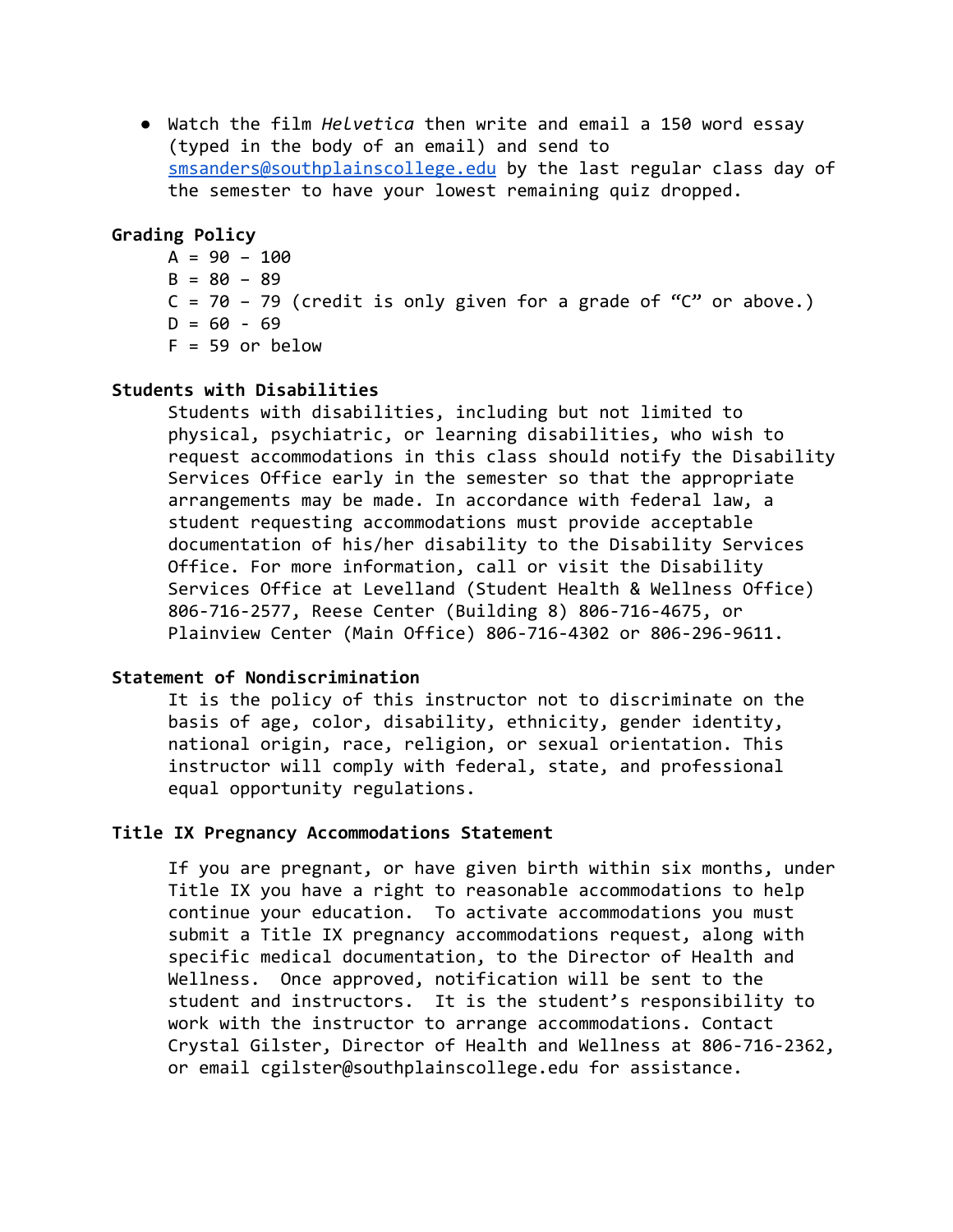#### **Student Code of Conduct Policy**

Any successful learning experience requires mutual respect on the part of the student and the instructor. Neither instructor nor student should be subject to others' behavior that is rude, disruptive, intimidating, aggressive, or demeaning**.** Student conduct that disrupts the learning process or is deemed disrespectful or threatening shall not be tolerated and may lead to disciplinary action and/or removal from class.

# **Diversity Policy**

In this class, the instructor will endeavor to establish and support an environment that values and nurtures individual and group differences and encourages engagement and interaction. Understanding and respecting multiple experiences and perspectives will serve to challenge and stimulate all participants to learn about others, about the larger world, and about themselves.

## **Plagiarism and Cheating**

Students are expected to do their own work on all projects, quizzes, assignments, and papers. Failure to comply with this policy will result in an F for the assignment and can result in an F for the course if circumstances warrant.

*Plagiarism violations include, but are not limited to, the following:*

- Turning in a paper that has been purchased, borrowed, or downloaded from another student, an online term paper site, or a mail order term paper mill;
- Cutting and pasting together information from books, articles, other papers, or online sites without providing proper documentation;
- Using direct quotations (three or more words) from a source without showing them to be direct quotations and citing them; or
- Missing in-text citations.

*Cheating violations include, but are not limited to, the following:*

- Obtaining an examination by stealing or collusion;
- Discovering the content of an examination before it is given;
- Using an unauthorized source of information (notes, textbook, text messaging, internet) during an examination, quiz, or homework assignment;
- Entering an office or building to obtain unfair advantage;
- Taking an examination for another;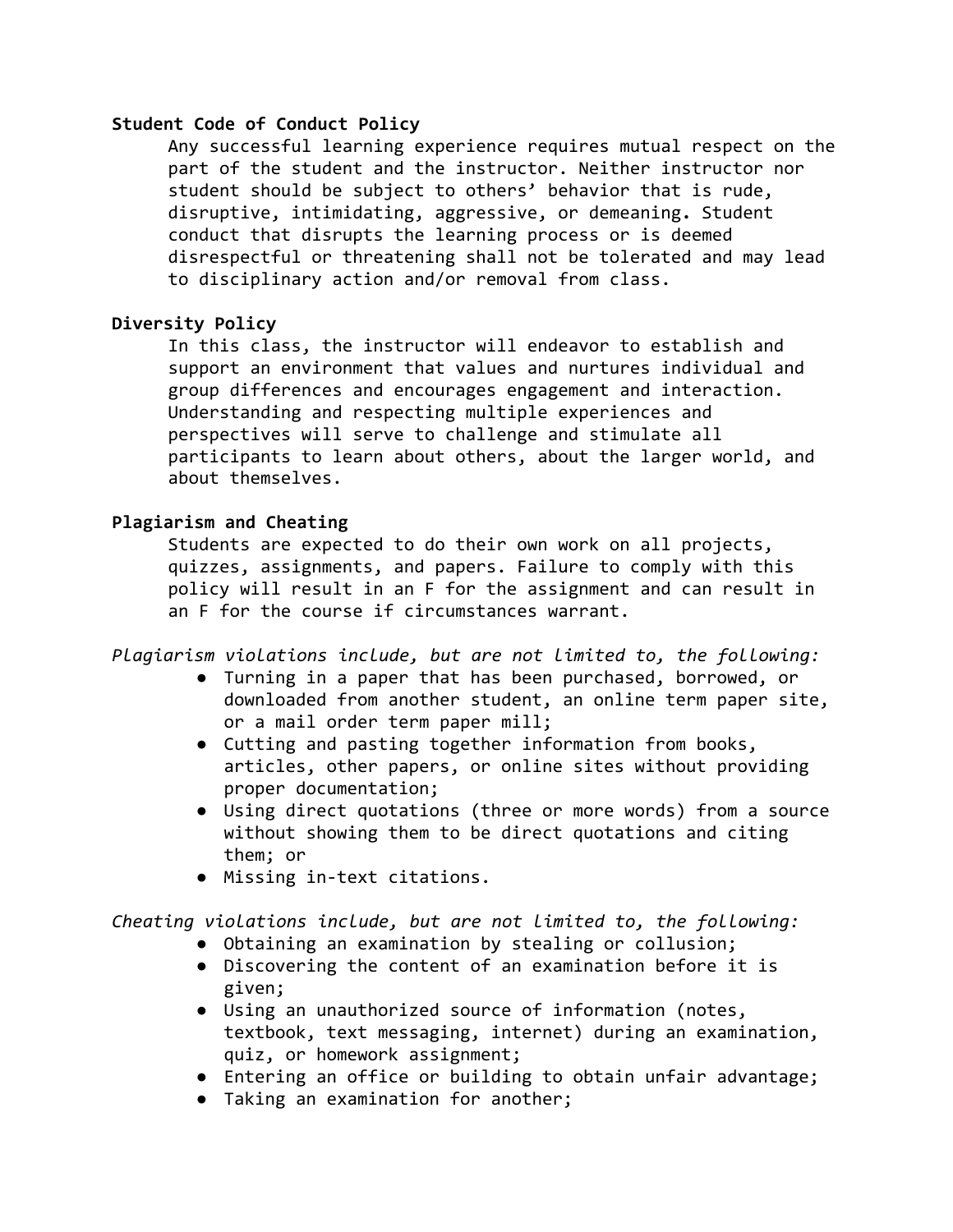- Altering grade records;
- Copying another's work during an examination or on a homework assignment;
- Rewriting another student's work in Peer Editing so that the writing is no longer the original student's;
- Taking pictures of a test, test answers, or someone else's paper.

## **Syllabus Calendar**

All the due dates for work are on the course calendar. And, while the due dates probably will not be moved, the teacher reserves the right to make changes to the calendar because of unforeseen events and the havoc they might wreak upon the schedule. In most cases, though, refer to the calendar for the dates assignments are due. If you don't know the day any given assignment is due, then ask the teacher.

## **Email Policy:**

Due to privacy concerns, the teacher will not discuss grades through email. If you would like to talk about your grades or assignments, please make an appointment (using email, if necessary) for this purpose. (See the teacher schedule at the beginning of the syllabus.)

## **Campus Concealed Carry syllabus statement:**

Texas Senate Bill - 11 (Government Code 411.2031, et al.) authorizes the carrying of a concealed handgun in South Plains College buildings only by persons who have been issued and are in possession of a Texas License to Carry a Handgun. Qualified law enforcement officers or those who are otherwise authorized to carry a concealed handgun in the State of Texas are also permitted to do so. Pursuant to Penal Code (PC) 46.035 and South Plains College policy, license holders may not carry a concealed handgun in restricted locations. For a list of locations, please refer to the SPC policy at:

([http://www.southplainscollege.edu/human\\_resources/policy\\_procedu](http://www.southplainscollege.edu/human_resources/policy_procedure/hhc.php) [re/hhc.php\)](http://www.southplainscollege.edu/human_resources/policy_procedure/hhc.php). Pursuant to PC 46.035, the open carrying of handguns is prohibited on all South Plains College campuses. Report violations to the College Police Department at 806-716-2396 or  $9 - 1 - 1$ .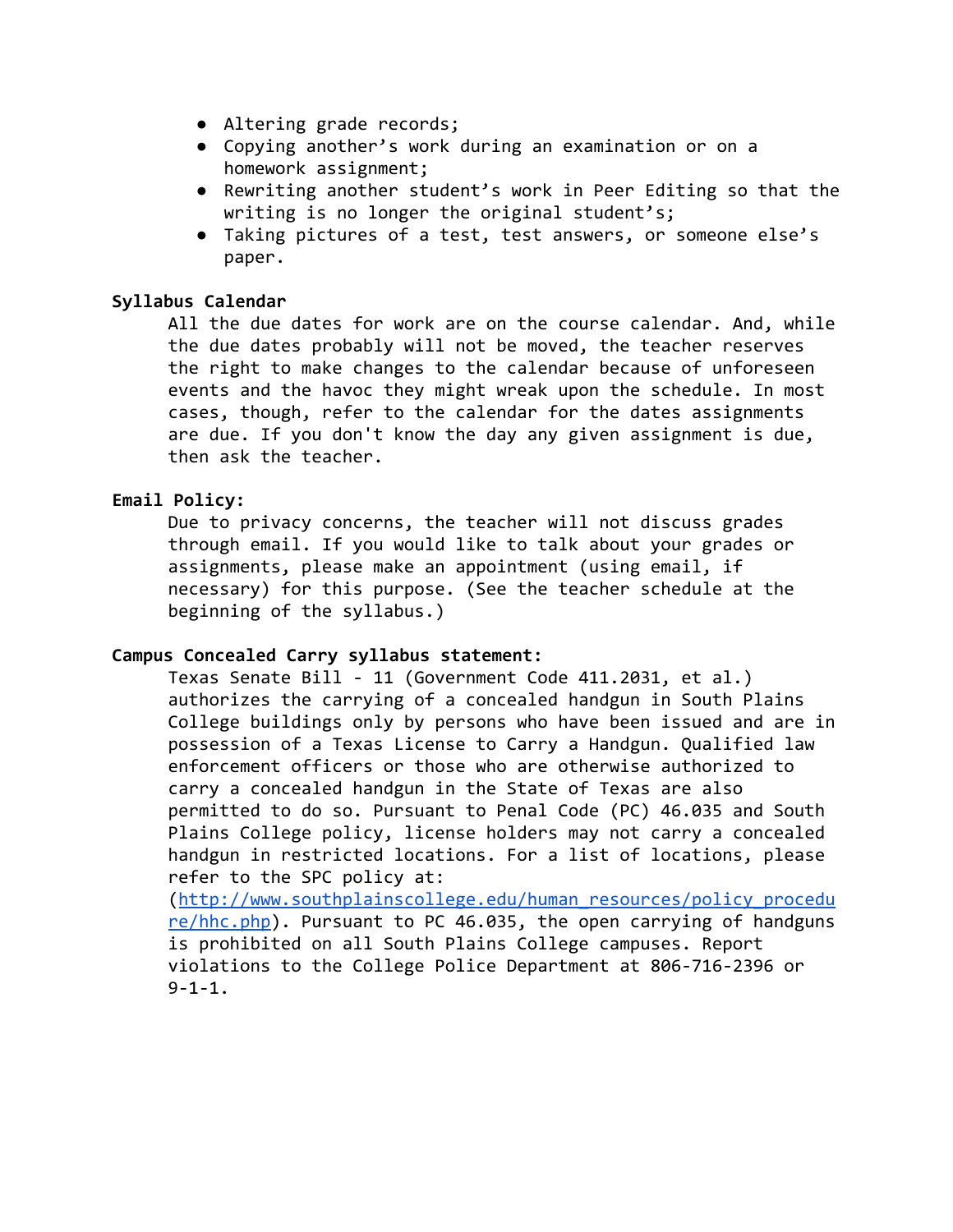#### **Vaccine and Face Covering Course Syllabus Statement**

While South Plains College does not mandate COVID vaccinations or face masks, it is **HIGHLY RECOMMENDED** for students, faculty, and staff to be both vaccinated AND masked in order to prevent spreading and catching COVID-19.

# **Teleconferencing (Zoom meetings) Policy for COVID-quarantined students:**

*While you are attending class on Zoom, please obey these policies*:

- Dress appropriately for the classroom (if it's not socially appropriate to wear to face-to-face classes, please do not wear it on Zoom)
- Do not smoke or vape.
- Do not drink alcoholic beverages.
- Do not consume any illicit and/or illegal substances.
- You must be present on Zoom. (I will take attendance AND I will do random camera checks.)
- The Zoom classroom will be locked 2 minutes after the official beginning of class time. If you are late, you will not be admitted.

# **ADDENDUM 1/25/2021 - CLARIFICATION FOR TELECONFERENCING ("ZOOM") CLASSES**

In order to attend virtual classes, please note the following conditions:

- 1. You must join Zoom on YOUR OWN Zoom instance (and not sit in on another student's instance of Zoom).
- 2. Lack of technology will not be an acceptable excuse for missing class via Zoom (if you find your phone or computer to be unable to access Zoom, I suggest signing in at the SPC-Levelland Technology Center lab, SPC-Levelland Library lab, or the computer labs at the Lubbock, Reese Center, and Plainview campuses.)
- 3. Your attendance will only be counted in class if you are on your own Zoom instance under your own legal name (nicknames or the like are not allowed, neither will an instance labeled only "iPhone").